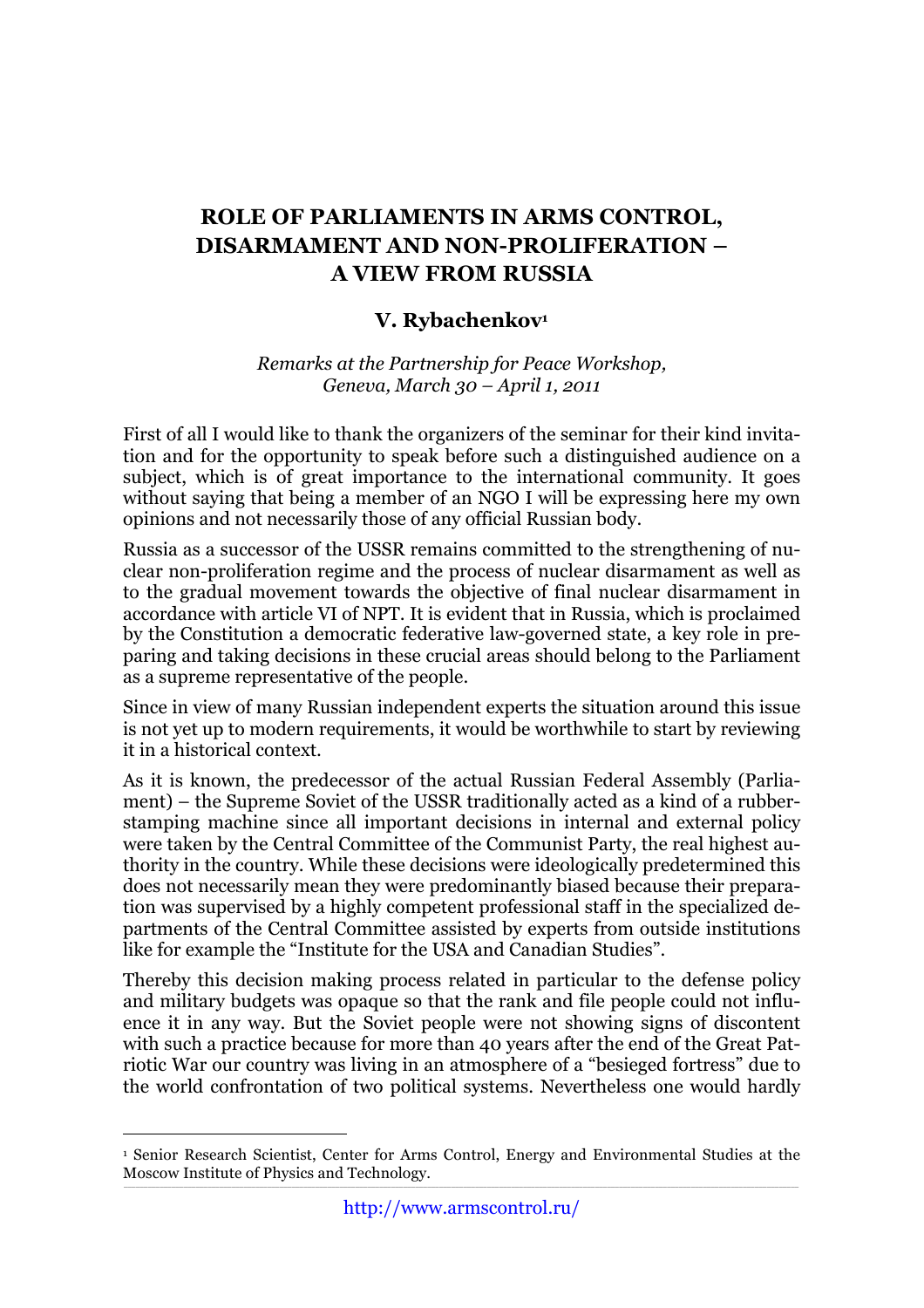blame the people for such a stance since in 1941-1945 war Soviet Union lost 10 million military and 18 million civilians and its population was ready to endure any economic hardships and political restraints in order to assure the national security at any price and to avoid the repetition of the atrocities of the war. One should also add to this reasoning another political and psychological factor: the USSR had to catch up with the USA in the nuclear race since my country was having 4 years' lag in developing and testing a nuclear weapon. No surprise that an agency responsible for fulfilling this task with a mysterious name "Ministry for Medium Machine Building" was having practically unlimited budgets which were neither discussed in the Parliament nor announced publicly.

The situation started changing slowly with the beginning of negotiations on NPT in the middle of the 1960s with the USSR finally becoming in 1968 a depository state of the Treaty together with the USA and the UK. It is important to note that for the first time in the Soviet history a document of this kind was reviewed and ratified by the Parliament. Moreover, the scientific community and the press scrutinized it, which was also something new.

Later on came numerous Soviet-American negotiations on arms control agreements (SALT-1, SALT-2, ABM Treaty), which gave additional impetus to enhancing the role of the Parliament and civil expertise. At the same time the remnants of the Cold War were still remaining.

The most salient example of absurdity is the story around the 1979 SALT-2 Treaty which contained an annex with enumeration of different types of strategic armaments of each side. Corresponding Russian data which constituted a state secret at that time was transmitted to Washington by a special Politbureau decision and published by Americans together with the text of the Treaty but the Russian text of the annex was not made public in the USSR and appeared later only as a UN document, Russian being an official language of this organization.

START-1 and New START Treaties were also reviewed and ratified by the Russian State Duma. But this was not the case for some other Russian-American arms control agreements, which by the decision of the government did not require ratification and entered into force upon signature due to the specificity of the moment.

First of all, one should mention two fundamental documents:

- 1992 Agreement between the United States of America and the Russian Federation concerning the safe and secure transportation, storage and destruction of weapons and prevention of weapons' proliferation… (so called CTR Agreement which played an important role in assisting Russia in safe and secure reduction of its nuclear stockpile from 30 thousand to 6 thousand warheads under START-1 Treaty).
- 1993 Russian-US HEU Agreement, which allowed for blending down to low enriched uranium (LEU) of 500 tons of Russian highly enriched uranium (HEU) extracted from nuclear weapons. This LEU will be used until 2013 by American nuclear power plants for the annual production of about 10% of the electricity in the USA.

The negative moment with these agreements which are crucial for the national security was that they became known to the State Duma only post factum when it was too late to introduce amendments, which some of the deputies would like to have.